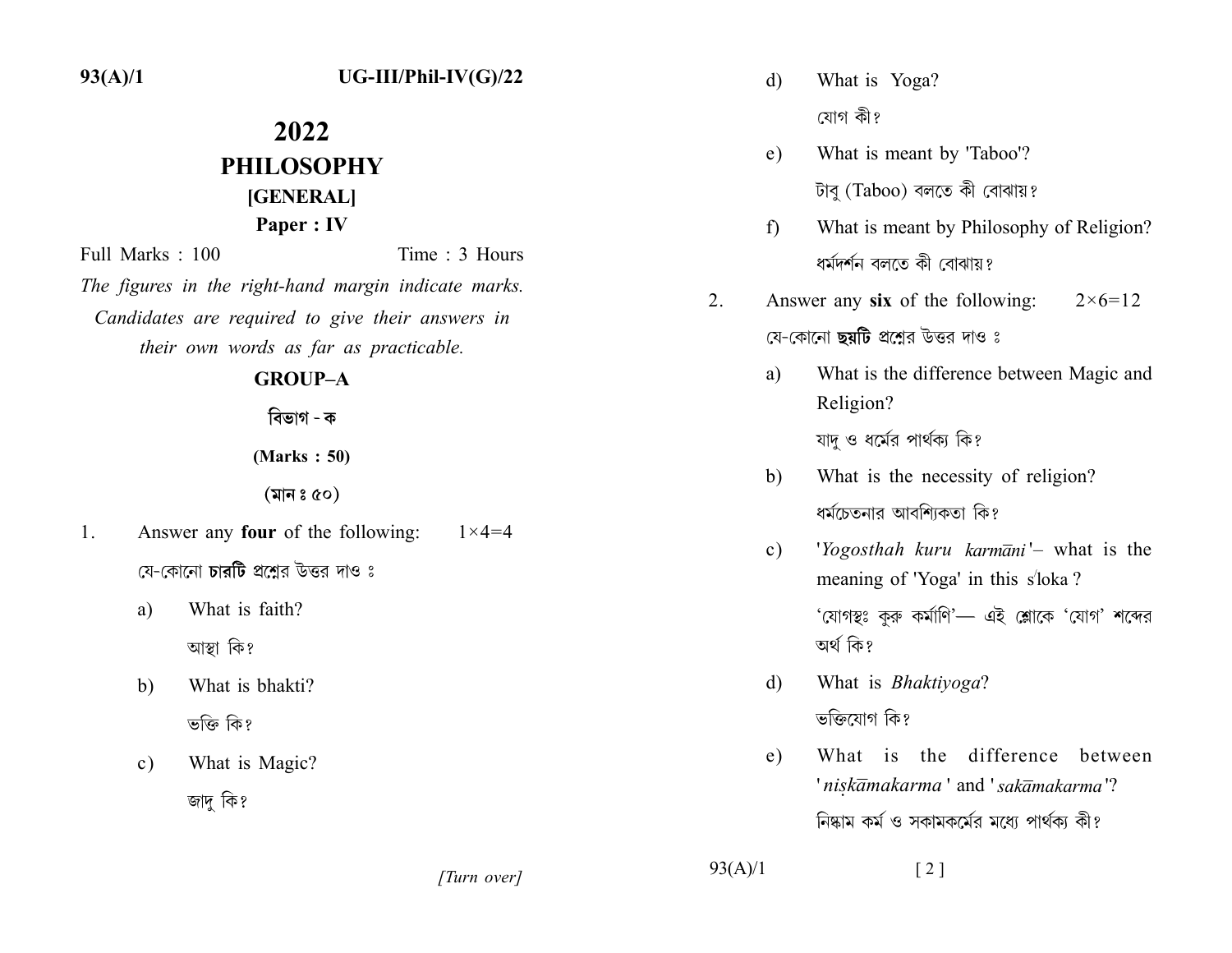- $f$ What is the main argument in favour of the view that God is a necessary being? ঈশ্বর হলেন অনিবার্য সত্তা— এই মতের সমর্থনে মূল যক্তি কী?
- $g)$ 'Religious language is symbolic'—what is the significance of this statement? 'ধৰ্মীয় ভাষা প্ৰতীকাত্মক'— বক্তব্যটির তাৎপৰ্য কী?
- $h)$ What is Deism? অতিবর্তী ঈশ্বরবাদ কাকে বলে?
- $3<sub>1</sub>$ Answer any four of the following questions:  $6 \times 4 = 24$

যে-কোনো চারটি প্রশ্নের উত্তর দাও ঃ

- Does the moral argument accept God as a a) presupposition? নৈতিক যক্তিতে ঈশ্বরকে কি একটি পর্বস্বীকতিরূপে গণ্য করা হয়?
- Clarify the main tenet of Totemism. b) টোটেমবাদের মূল বক্তব্য পরিস্ফুট কর।
- Critically examine the Cosmological  $\mathbf{c})$ Argument given by Aquinus. এ্যাকুইনাস প্রদত্ত বিশ্বতাত্ত্বিক যুক্তিটি সবিচার আলোচনা কর।

What is the real significance of the term  $\mathbf{d}$ 'Lokasamgraha'?

'লোকসংগ্ৰহ' কথাটির প্ৰকত তাৎপর্য কী?

- Clarify the main tenets of Totemism.  $e)$ টোটেমবাদের মল বক্তব্য পরিস্ফুট কর।
- $f$ What is philosophy of religion? Discuss, after Hick.

হিক-কে অনুসরণ করে ধর্ম দর্শন কী আলোচনা কর।

- $\overline{4}$ . Answer any one of the following:  $10\times1=10$ যে-কোনো **একটি** প্রশ্নের উত্তর দাও ঃ
	- Give detailed exposition of karmayoga. a) গীতার কর্মযোগের সবিশদ ব্যাখ্যা কর।
	- Explain and examine Freudian view about  $b)$ religion.

ধর্ম সম্পর্কে ফ্রয়েডের মত সমালোচনাসহ ব্যাখ্যা কর।

Explain critically ontological argument as  $c)$ a proof for the existence of God.

> ঈশ্বরের অস্তিত্ব সম্পর্কে তাত্তিক যুক্তিটির ব্যাখ্যা ও মূল্যায়ন কর।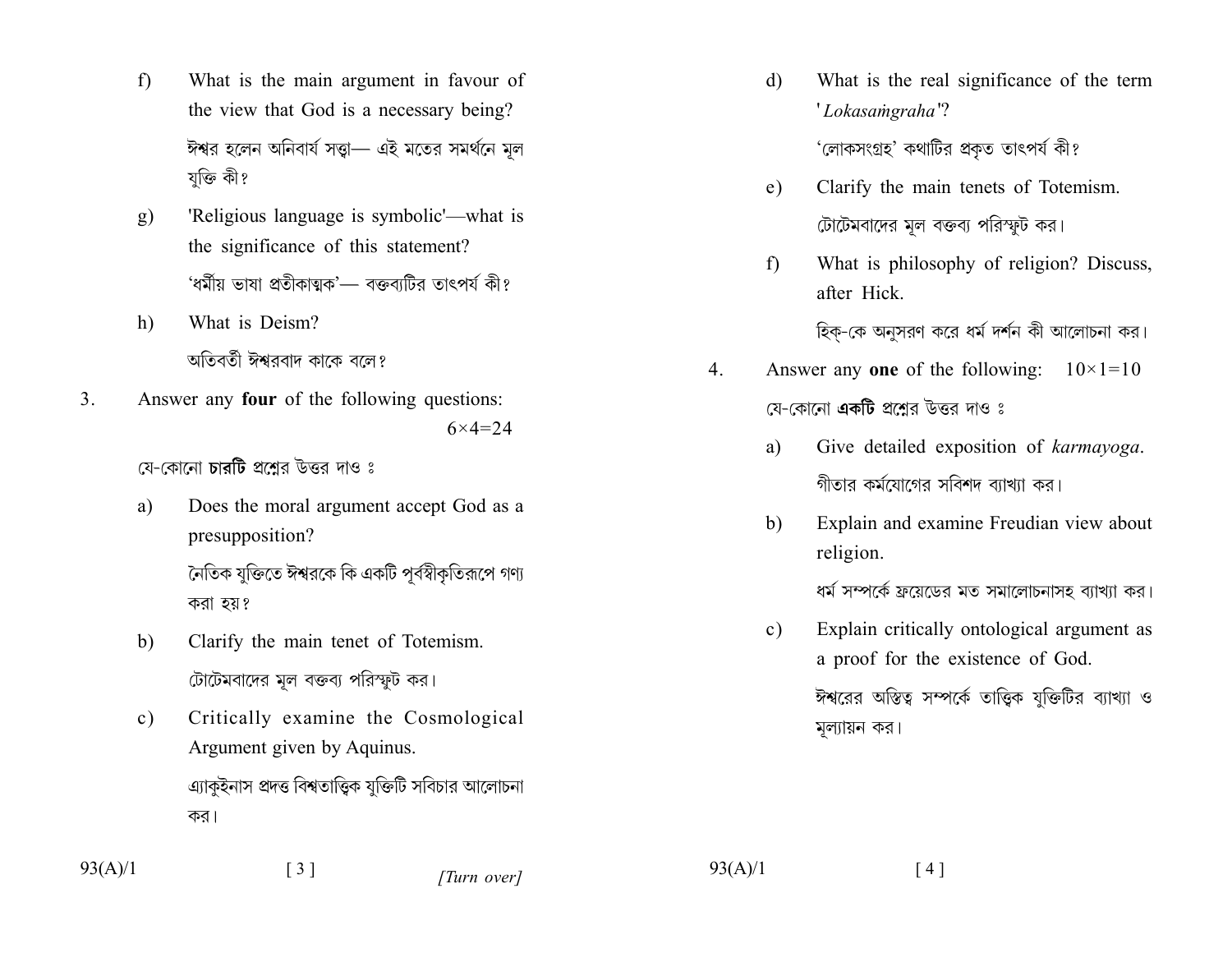## **GROUP-B** (Social and Political Philosophy) বিভাগ - খ (সমাজ ও রাষ্ট্রদর্শন)  $(Marks: 50)$  $(\overline{a}|\overline{a}| \circ \overline{a})$ Answer any **four** questions:  $1 \times 4 = 4$ যে-কোনো চারটি প্রশ্নের উত্তর দাও ঃ What is meant by the word 'democracy'? a) 'গণতন্ত্র' কথাটির অর্থ কি? Who opines that social philosophy is the  $b)$ golden crown of Social Sciences?

কে সমাজ-দর্শনকে সামাজিক বিজ্ঞানগুলির সুবর্ণমুকুট বলে মনে করেন?

- What is secondary group?  $\mathbf{c}$ ) গৌণ গোষ্ঠী কাকে বলে?
- Give an example of community.  $\mathbf{d}$ সম্প্রদায়ের একটি উদাহরণ দাও।
- What is the natural basis of a family? e) পরিবারের স্বাভাবিক ভিত্তি কি?
- $f$ Name a well-known social philosopher. একজন সুপরিচিত সমাজ দার্শনিকের নাম কর।

 $93(A)/1$ 

 $5<sub>1</sub>$ 

## $\lceil 5 \rceil$

[Turn over]

 $93(A)/1$ 

 $\lceil 6 \rceil$ 

- $6<sub>l</sub>$ Answer any six of the following:  $2 \times 6 = 12$ যে-কোনো ছয়টি প্রশ্নের উত্তর দাও ঃ
	- What is Social Contract theory? a) সামাজিক চুক্তি মতবাদ কাকে বলে?
	- $b)$ What does Vivekananda understand by education?

শিক্ষা বলতে বিবেকানন্দ কি বোঝান?

- What is social philosophy?  $c)$ সমাজদর্শন কাকে বলে?
- What is sarvodaya? d) সর্বোদয় কি?
- Name any two theories regarding the origin  $e)$ of State.

রাষ্ট্রের উৎপত্তি সংক্রান্ত যে-কোনো দুটি তত্ত্বের নাম লেখ।

- $f$ Mention two functions of family. পরিবারের দুটি কার্যাবলীর উল্লেখ কর।
- Give a satisfactory definition of 'State'.  $g)$ 'রাষ্ট্রের' একটি সম্ভোষজনক সংজ্ঞা দাও।
- What is political Philosophy?  $h)$ রাষ্টদর্শন কী?